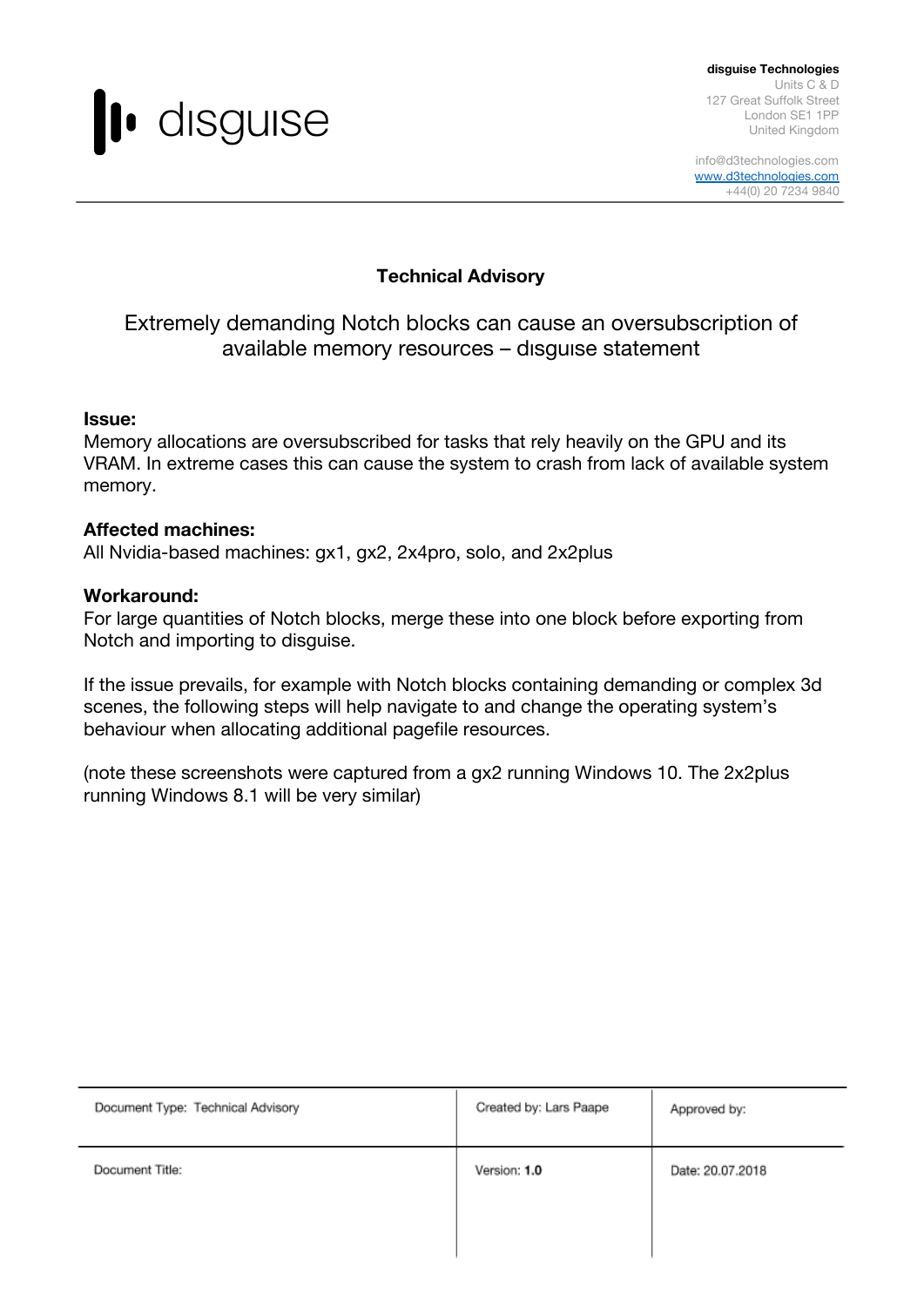#### 1 Access System settings

Right-click the Start Menu icon and select "System"



#### 2 In the System Control Panel window, select Advanced System Settings



| Document Type:  | Created by:  | Approved by: |
|-----------------|--------------|--------------|
| Document Title: |              |              |
|                 | Version: 1.0 | Date:        |
|                 |              |              |
|                 |              |              |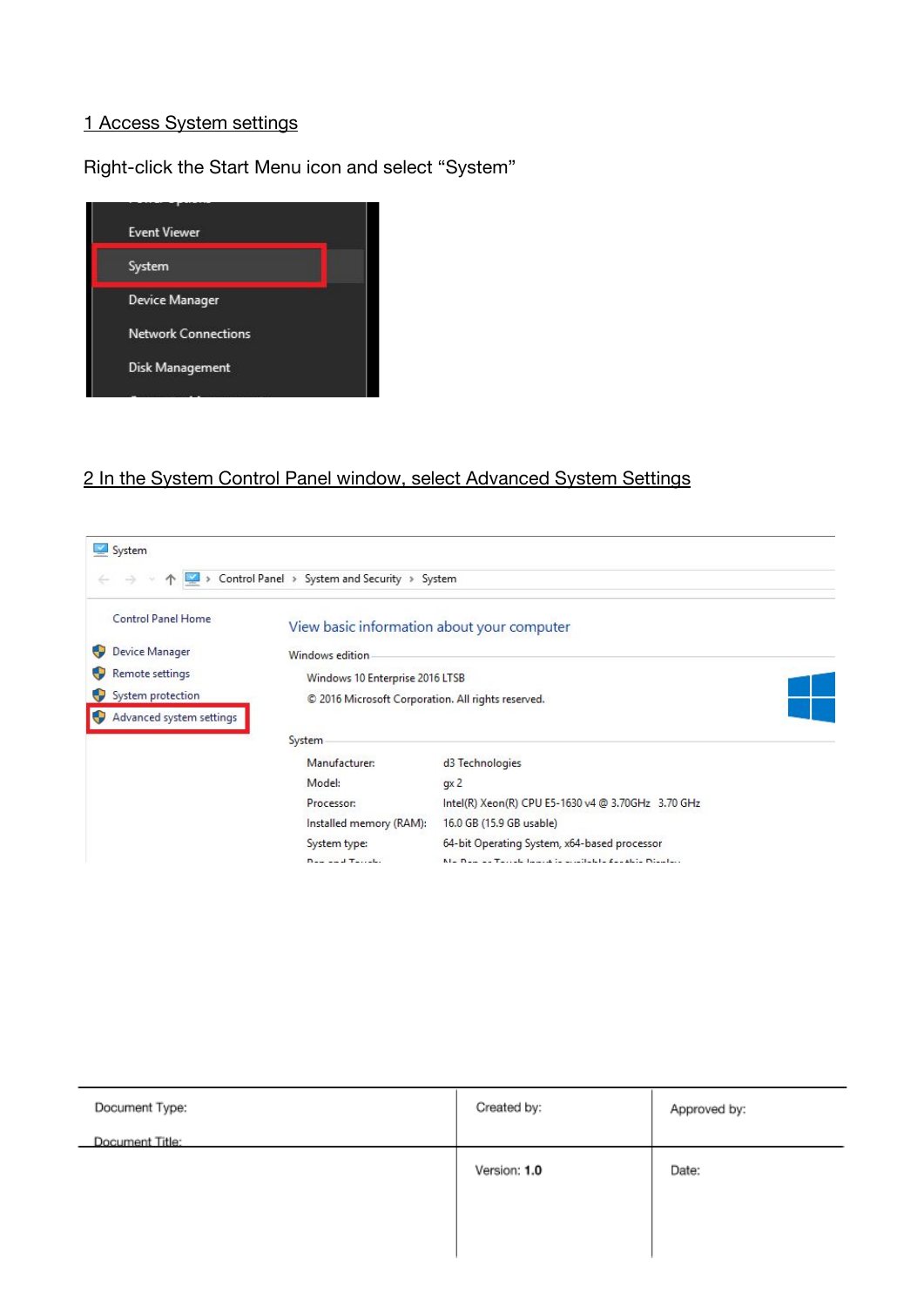## 3 In the Advanced tab, click the Settings button

| Computer Name        | Hardware | Advanced | System Protection                                                        | Remote   |
|----------------------|----------|----------|--------------------------------------------------------------------------|----------|
|                      |          |          | You must be logged on as an Administrator to make most of these changes. |          |
| Performance          |          |          |                                                                          |          |
|                      |          |          | Visual effects, processor scheduling, memory usage, and virtual memory   |          |
|                      |          |          |                                                                          |          |
|                      |          |          |                                                                          |          |
|                      |          |          |                                                                          | Settings |
| <b>User Profiles</b> |          |          |                                                                          |          |
|                      |          |          |                                                                          |          |

# 4 In the Advanced tab of the Performance Options, click the Change button

| Performance Options |                      |                                                                      |         |
|---------------------|----------------------|----------------------------------------------------------------------|---------|
| Visual Effects      | Advanced             | Data Execution Prevention                                            |         |
|                     | Processor scheduling | Choose how to allocate processor resources.                          |         |
|                     |                      | Adjust for best performance of:                                      |         |
| <b>O</b> Programs   |                      | <b>Background services</b>                                           |         |
| Virtual memory      |                      |                                                                      |         |
| were RAM.           |                      | A paging file is an area on the hard disk that Windows uses as if it |         |
|                     |                      | Total paging file size for all drives:                               | 5376 MB |
|                     |                      |                                                                      | Change  |
|                     |                      |                                                                      |         |

| Document Type:  | Created by:  | Approved by: |
|-----------------|--------------|--------------|
| Document Title: |              |              |
|                 | Version: 1.0 | Date:        |
|                 |              |              |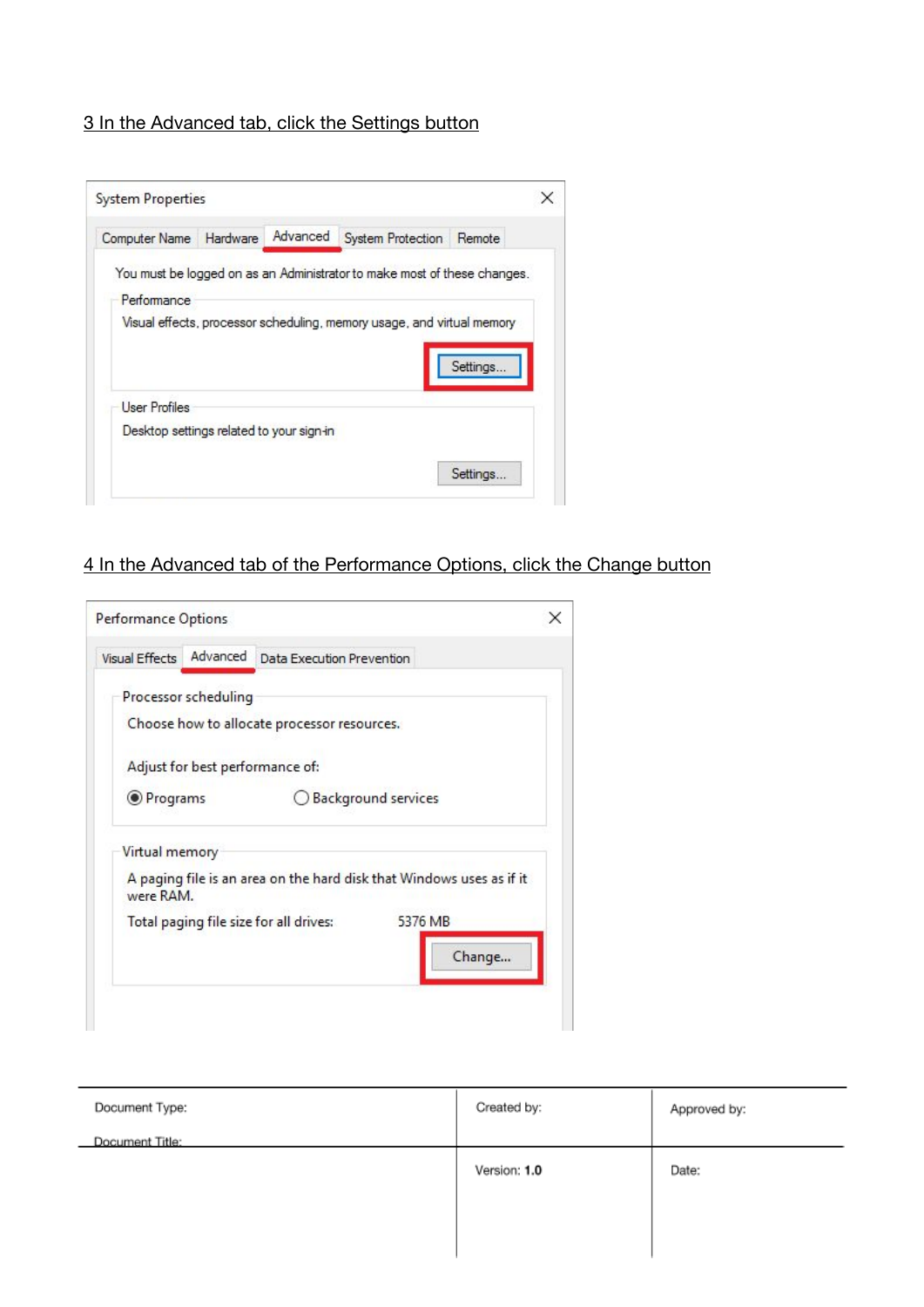## 5 Enable the Media drive as a System managed paging file location

| Paging file size for each drive       |                |                       |     |
|---------------------------------------|----------------|-----------------------|-----|
| Drive [Volume Label]                  |                | Paging File Size (MB) |     |
| C:<br>[Windows]                       | System managed |                       |     |
| [Media]<br>D:                         |                | System managed        |     |
|                                       |                |                       |     |
|                                       |                |                       |     |
| Selected drive:                       | D: [Media]     |                       |     |
| Space available:                      | 803066 MB      |                       |     |
| Custom size:                          |                |                       |     |
| Initial size (MB):                    |                |                       |     |
| Maximum size (MB):                    |                |                       |     |
|                                       |                |                       |     |
| System managed size                   |                |                       |     |
| $\bigcirc$ No paging file             |                |                       | Set |
| Total paging file size for all drives |                |                       |     |
| Minimum allowed:                      | <b>16 MB</b>   |                       |     |
| Recommended:                          | 2930 MB        |                       |     |
| Currently allocated: 5376 MB          |                |                       |     |

To do this:

> **Uncheck** the "Automatically manage paging file size for all drives" option if it is not already.

>Select the D: drive from the list of drives.

>Change this drive from "No paging file" to **"System managed size"**.

>Click the **Set** button. The set button must be clicked for these changes to take effect.

| Document Type:  | Created by:  | Approved by: |
|-----------------|--------------|--------------|
| Document Title: |              |              |
|                 | Version: 1.0 | Date:        |
|                 |              |              |